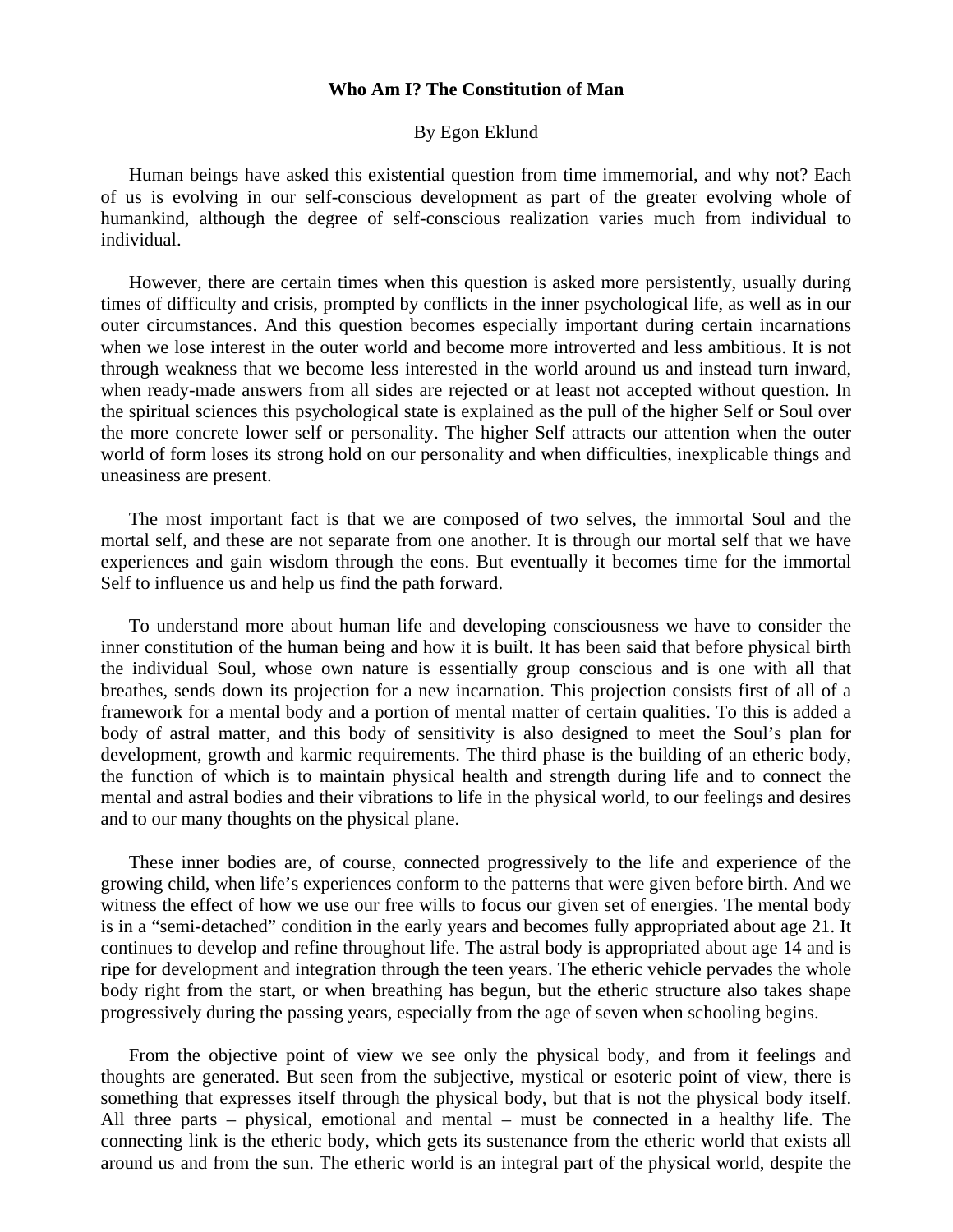fact that its mysterious and all-connecting nature is not seen by the majority. What we call "flesh and bone" has no life without this etheric structure. This is a fact of great importance. We are not yet so familiar with the fact of the etheric, although during the Aquarian Age much more will be learned about it.

 All three parts – mental, astral and etheric-physical – constitute our personality vehicle in this life. They try to work as a whole. Together they form the lower self, but they are not so independent or self-sustaining as we might be inclined to think. The Soul and the spirit are always influencing them and, of course, the world around us. So, in fact, we have four factors that are intermingled and working together, of which we do not know very much. That is why it is difficult to explain and define these parts, but we must try to do so for the sake of understanding. It is life itself that forces us to try to understand.

 The astral body could be called the body of *sensitivity*. It is the body of personal love and emotional reaction, the lower analogy to universal love and Soul love. Because of this influence we are inclined to move toward attraction and be attractive, as well as, on the other hand, be repulsed by some things and to act unresponsively to certain things. The astral body is also where *forces meet*. It is situated between the mental and physical planes and is the factor that influences the way we meet other people and with the way we are met by them. In this situation we are also "between forces." This influence, coupled with the fact of sensitivity, makes the astral body of a human being and of humanity as a whole a meeting place of forces and energies, and *duality* is strongly felt. This results in confusion and perplexity, and often things are seen and experienced in an "upside-down" fashion. We are sensitively in touch with forces from many directions, and the astral plane can be compared with a stormy sea or with a pool of deep water. It is the place where *opposites* meet. This "stormy astral sea" can also be a dangerous place to people who are uncontrolled emotionally or who are overly sensitive to astral influence. The whirlpool of forces generated can be too strong for sound living on the physical plane. The uncontrollable person "rocks the boat" and the overly sensitive person is in a dangerous place. These situations call for mental control and discrimination, as well as life experience in how to deal with people and circumstances.

 An important astral factor is *desire-aspiration*. Desire is aroused by form radiation or, in other words, by the way forms influence us when we are around them, and by moving forward toward the object of feeling or appreciation. Desire is *astral movement*. It can be movement toward worldly success and possessions, toward competition, expressions of hate or admiration, pleasure seeking or esthetic experiences, peaceful surroundings, attention of the opposite sex, etc. This desiring has the power to change us, to make us see and experience things in a particular light, and even to imprison us under certain circumstances. Desire is the great agent of instructive experiences. These desires are of many grades from coarse to refined. When the Soul or the higher mind calls to its projection in the physical world, and there is a yearning response inwards and upwards, this is called aspiration. Before this, of course, an aspirant's astral body must be refined to a degree and freed from coarser factors, such as base instincts, hates, uncontrolled astral reactions and desires, lack of sensitivity, etc. The lower self overcomes these traits during many incarnations, and the integration of mind-feeling-acting will be affected. The lower self accomplishes this mostly by using mental powers and qualities of the mind.

 What is the mind? In materialistic thinking brainpower and mind are seen as one and the same thing, but it is not so. In the case of certain brain damage or nerve diseases people become incapable of using the mind to express ideas and can even seem retarded. The same result can eventuate if one's astral nature is quite uncontrolled and the mind's intentions and decisions are prevented from reaching the brain in clear and precise formulations. Of course, if the mind is very undeveloped, we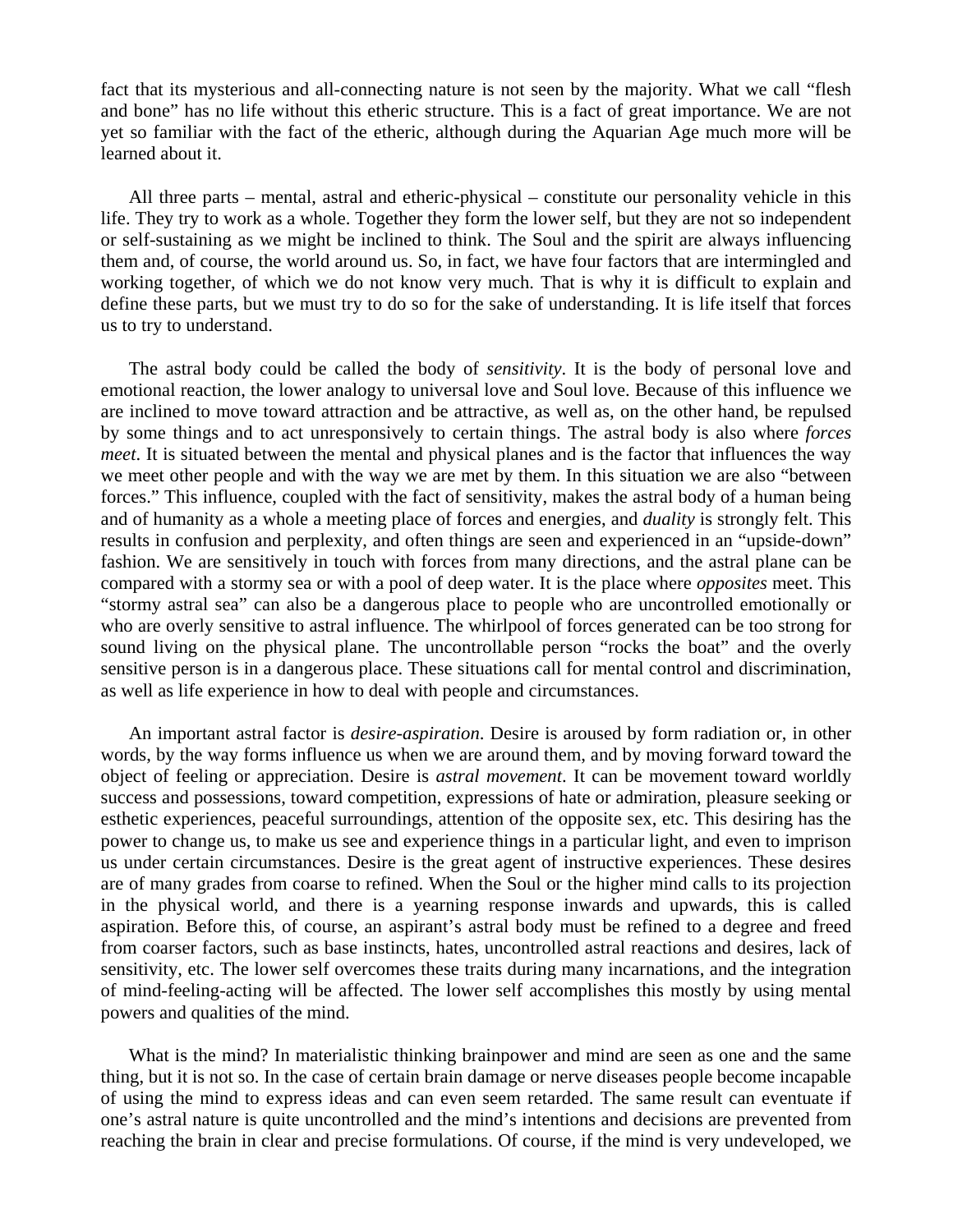also call this retardation, although the fault is not in the astral-brain connection; there is only lack of input.

 The mental body, with its electrical nature, is in continual restless movement. The mind is always formulating, defining and controlling. It sorts and analyzes. It becomes more discriminating. In physical living we get our thoughts mostly from the *concrete* mind, which is the lower part of the mental vibration, but there is also a higher world of mental experiences above the mental body, which is called the *abstract* mind. The mental body formulates the input coming from "above" as well as from "below." The formulation of that which is above is, of course, a more difficult matter. For example, a good musician can "hear" music on the mental plane. Not many people are skilled to work effectively with this higher vibration, and everyday living on the physical plane demands the use of concrete mind, since we need to express ideas in mutual intercourse in order to be understood. Thus we can appreciate the value of developing the concrete mind through education, and we can see an increase of light in the physical world. What distinguishes the human mind from the animal mind? It is the power to connect past and future to the present. The sense of passing time in relation to mental formulations is a very interesting subject.

 The relation of the mental body to the astral is very significant. It is the mind that should fix, regulate and control astral reactions and happenings. Without this control no order or meaning could be created or maintained in the face of astral reactions, astral encounters and astral whirlpools of self-centeredness or fixed desires. The imagination would run riot without reason, and even the beast would find itself very imaginative. Imagination checked and directed by the mind, on the other hand, can be a great creative force. Then imagination can makes things manifest! Will power is also generated via the special strength of the mind, with its capacity to move in one purposeful direction. The mind is also needed where choices have to be made. It is said that human beings are *kama-manasic* in nature; desire and the capacity to reason co-exist, and both are connected and needed in life. We are sons of desire and also sons of mind.

 In religious and esoteric training, when the aspirant is prepared to receive the Soul's messages, this astral regulating and controlling is affected by the technique of the "middle path", using the discriminative mind, which is to a degree lighted by the Soul, to balance and to clear up the astral contents and its many opposites. This calms the astral body and creates a dispassionate inner attitude. This does not mean that a person should become insensitive to human happiness and sorrow or become devoid of feeling. A kind of passage or alignment is thus created in astral matter, and this helps the Soul's images in mental matter pass down and transform the astral body in some measure. The higher Self can then impress the astral body and the brain with its inclusive, loving and sacrificing images, and personal desires and the emotionalism of the lower astral self lose their hold on the personality.

 But it is important to remember that the mind can deceive its owner. There are many reasons for this: Perhaps the mind is not discriminating enough; perhaps there is not enough light pouring in from Soul levels; perhaps we do not want to see all the related factors in a situation, or perhaps we see things in a narrow-minded way. And sometimes a very strong desire can distort the mental factor, which counteracts that desire.

 When the higher Self becomes more influential in one's life, after we pass through that period of inner questioning, persistence in aspiration, study and meditation should be maintained. This gradually strengthens and opens the channel between the higher and the lower selves. And these disciplines are also important to overcome the resistance and avoidance that the lower self will exert against this newly initiated process, and this is understandable. The secure hold of old habits is now threatened, and the lower self denies its discontentedness by believing that everything is more or